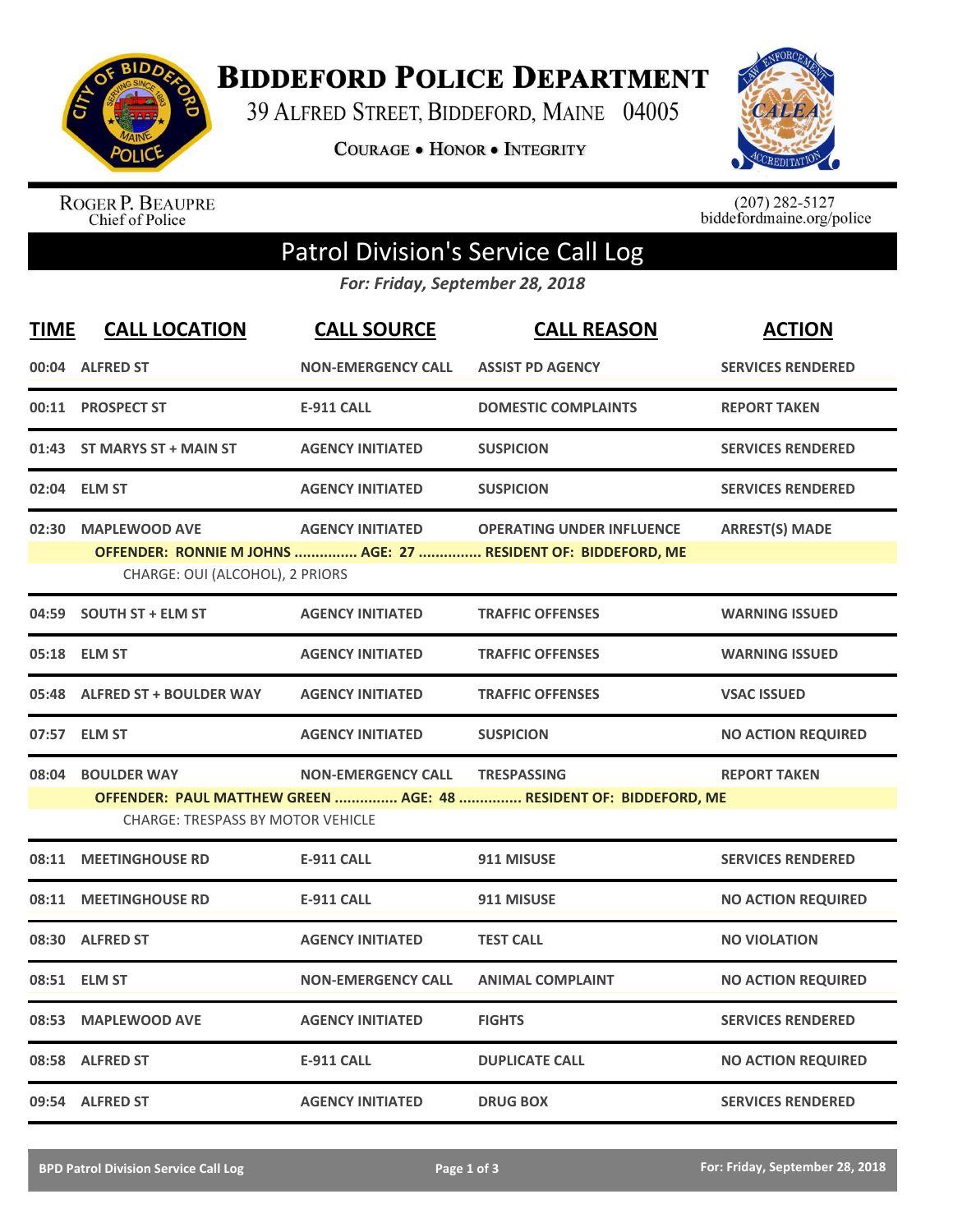| <b>TIME</b> | <b>CALL LOCATION</b>                          | <b>CALL SOURCE</b>        | <b>CALL REASON</b>                                                                                         | <b>ACTION</b>             |
|-------------|-----------------------------------------------|---------------------------|------------------------------------------------------------------------------------------------------------|---------------------------|
| 10:00       | <b>LEDGEMERE DR</b>                           | <b>NON-EMERGENCY CALL</b> | <b>ANIMAL COMPLAINT</b>                                                                                    | <b>SERVICES RENDERED</b>  |
| 10:34       | <b>BRADBURY ST</b>                            | <b>NON-EMERGENCY CALL</b> | <b>THEFT</b>                                                                                               | <b>REPORT TAKEN</b>       |
| 10:49       | <b>ORCHARD ST</b>                             | <b>E-911 CALL</b>         | <b>AGG. ASSAULT - STABBING</b>                                                                             | <b>ARREST(S) MADE</b>     |
|             | <b>CHARGE: PROBATION HOLD</b>                 |                           | OFFENDER: AMANDA LEE SPILMAN  AGE: 32  RESIDENT OF: SACO, ME                                               |                           |
|             | 10:51 MEDICAL CENTER DR                       | <b>RADIO</b>              | <b>PAPERWORK</b>                                                                                           | <b>SERVICES RENDERED</b>  |
|             | 11:04 ALFRED ST                               | <b>AGENCY INITIATED</b>   | <b>PAPERWORK</b>                                                                                           | <b>PAPERWORK SERVED</b>   |
|             | 11:31 MAIN ST                                 | <b>NON-EMERGENCY CALL</b> | ATTEMPTED/THREATENED SUICIDE TRANSPORT TO HOSPITAL                                                         |                           |
|             | 11:39 ELM ST                                  | <b>RADIO</b>              | <b>DISABLED VEHICLE</b>                                                                                    | <b>SERVICES RENDERED</b>  |
| 12:05       | <b>ALFRED ST</b>                              | <b>NON-EMERGENCY CALL</b> | PHONE COURT ORDERED CHECK IN                                                                               | <b>NO ACTION REQUIRED</b> |
|             | 12:17 SKY HARBOR DR                           | <b>WALK-IN AT STATION</b> | <b>HARASSMENT</b>                                                                                          | <b>REPORT TAKEN</b>       |
|             | 12:26 BIDDEFORD GATEWAY CTR                   | <b>NON-EMERGENCY CALL</b> | <b>SHOPLIFTING</b>                                                                                         | <b>SERVICES RENDERED</b>  |
| 12:39       | <b>ALFRED ST</b>                              | <b>WALK-IN AT STATION</b> | <b>COURT ORDERED CHECK IN</b>                                                                              | <b>NO VIOLATION</b>       |
|             | 12:52 PIERSONS LN                             | <b>NON-EMERGENCY CALL</b> | <b>ASSIST PD AGENCY</b>                                                                                    | <b>NEGATIVE CONTACT</b>   |
|             | 13:14 JEFFERSON ST                            | <b>NON-EMERGENCY CALL</b> | <b>VIOL OF BAIL CONDITIONS</b><br>OFFENDER: MICHAEL DAVID BISSONNETTE  AGE: 53  RESIDENT OF: BIDDEFORD, ME | <b>ARREST(S) MADE</b>     |
|             | <b>CHARGE: VIOLATING CONDITION OF RELEASE</b> |                           |                                                                                                            |                           |
|             | 13:21 POOL ST                                 | <b>NON-EMERGENCY CALL</b> | <b>ANIMAL COMPLAINT</b>                                                                                    | <b>GONE ON ARRIVAL</b>    |
|             | <b>13:33 BRADBURY ST</b>                      | <b>E-911 CALL</b>         | 911 MISUSE                                                                                                 | <b>NEGATIVE CONTACT</b>   |
|             | <b>13:45 RIVER RD</b>                         | <b>NON-EMERGENCY CALL</b> | <b>ANIMAL COMPLAINT</b>                                                                                    | <b>GONE ON ARRIVAL</b>    |
|             | 14:30 BOULDER WAY                             | <b>AGENCY INITIATED</b>   | <b>PAPERWORK</b>                                                                                           | <b>PAPERWORK SERVED</b>   |
|             | 15:13 MAIN ST                                 | <b>NON-EMERGENCY CALL</b> | <b>SUSPICION</b>                                                                                           | <b>NEGATIVE CONTACT</b>   |
|             | 15:56 WEST ST                                 | <b>AGENCY INITIATED</b>   | <b>TRAFFIC OFFENSES</b>                                                                                    | <b>WARNING ISSUED</b>     |
|             | 16:01 WASHINGTON ST + ALFRED ST               | <b>E-911 CALL</b>         | <b>SUSPICION</b>                                                                                           | <b>UNFOUNDED</b>          |
|             | 16:03 WEST ST + RAVENSWOOD DR                 | <b>AGENCY INITIATED</b>   | <b>TRAFFIC OFFENSES</b>                                                                                    | <b>VSAC ISSUED</b>        |
|             | 16:09 ALFRED ST                               | <b>AGENCY INITIATED</b>   | <b>COURT ORDERED CHECK IN</b>                                                                              | <b>SERVICES RENDERED</b>  |
|             | <b>16:09 MAIN ST</b>                          | <b>WALK-IN AT STATION</b> | <b>ARTICLES LOST/FOUND</b>                                                                                 | <b>SERVICES RENDERED</b>  |
|             | 16:18 ALFRED ST                               | <b>NON-EMERGENCY CALL</b> | <b>PAPERWORK</b>                                                                                           | <b>SERVICES RENDERED</b>  |